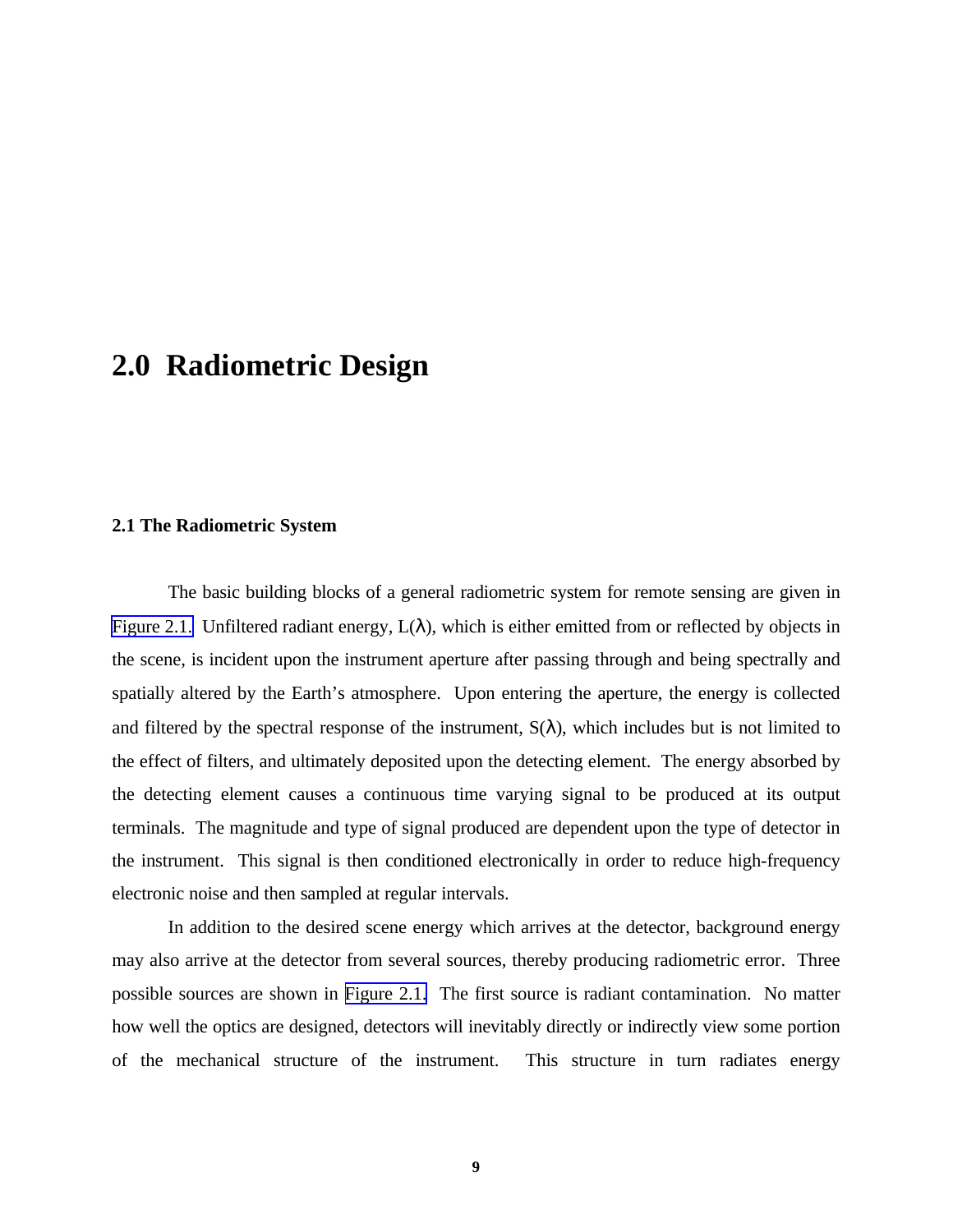<span id="page-1-0"></span>which may arrive at the detector. It is important that this background scene either be maintained constant or that it vary slowly and predictably such that the related errors in the signal may be characterized and removed.

A second source of noise shown in Figure 2.1, conductive contamination, is of particular importance to thermal detectors. Thermal detectors produce a signal which is directly related to their temperature. Ideally, the detector temperature will only change due to variations in energy arriving from the scene. If the detector is not thermally isolated from the instrument structure, whose thermal state may be varying with time, the detector may produce a false signal having the same temporal frequency. One method used to combat this problem involves utilizing two matched detectors, one active and the other a reference. These detectors are typically placed in a thermally controlled bridge circuit in order to compensate for any common mode changes in the detectors due to thermal transients in the instrument structure.

The final mode of contamination in Figure 2.1 is self-heating. This is an issue only for detectors such as thermistor bolometers and similar devices through which current is passed to measure a resistance. Thermistor bolometers work by having a constant bias voltage applied across their terminals. The electrical resistance of the bolometer material changes with temperature changes provoked by the absorption of varying scene energy. This allows a varying current to pass through the detectors. Some of the energy from the electrical current is dissipated in the detectors by the Joule effect,  $I^2R$ , where I is the value of the electrical current in amperes (A), and R is the value of the electrical resistance in ohms  $(\Omega)$ . Although the Joule effect is usually negligible in a well designed thermistor bolometer detector, it must be considered when designing an instrument. This mode of thermal contamination is not compensated for by a bridge circuit arrangement since it would not be a mode common to both detectors.

## **2.2 Optical Design Considerations**

The instrument optical subsystem is designed to determine the spatial (field-of-view) response characteristics of a sensor and to reduce its sensitivity to out-of-field sources. An optimal design must balance several factors, such as the desired field-of-view, aperture size,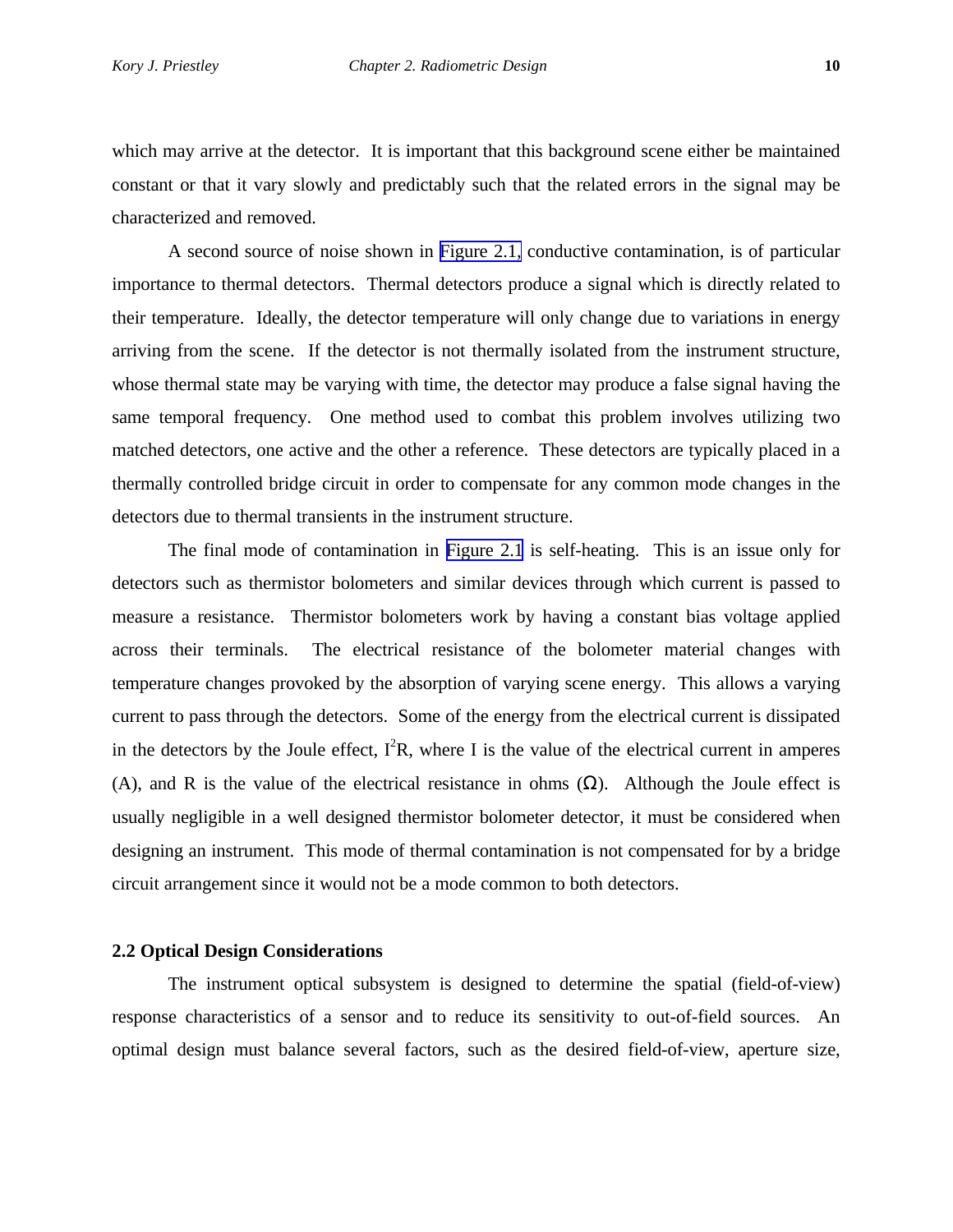sampling rate, and rejection of out-of-field energy, and must be assembled in a package which is rugged and easily fabricated. For example, increasing the aperture size for a given field-of-view will result in a stronger signal; however, it will also add more mass and increase the overall size of the instrument. The current discussion focuses on two common systems: a Cassegrain-type coaxial optical and an off-axis mirror system. The commonality of these two designs is that they both contain reflective optics only, thus eliminating the possible effects of ghost fields caused by lens surfaces, and in the case of the Cassegrain design, reducing the possible effects of polarization by implementing the circularly symmetric optics.

#### **2.2.1 Off-axis mirror systems**

An example of an off-axis mirror system may be seen in Figure 2.2. In this system, energy is collected by an off-axis paraboloid field mirror which focuses the energy on a precision aperture. Upon passing through the precision aperture, the energy is again collected and refocused onto a detector by an off-axis ellipsoid relay mirror. In this optical design, a filtering element would be placed immediately behind the precision aperture. Advantages of this type of system would be no chromatic aberrations or ghost images from refractive optics, no obscurations which could possibly emit energy in the optical path, the detector view of the baffle is minimized through the use of a field-stop relay mirror, and finally the field mirror provides uniform response over the field-of-view. Two primary disadvantages are associated with this type of system. The first is that the use of aspheric mirrors produces aberrations which are not symmetric, resulting in an optical field-of-view which is neither sharp nor symmetric. The second disadvantage is that this design requires critical alignment of the relay mirror and detector relative to the field stop and field mirror. This can be exceedingly difficult with small part sizes, and small misalignments can produce major losses in sensitivity.

#### **2.2.2 Cassegrain-type optics**

An example of a classic Cassegrain system may be seen in [Figure 2.3.](#page-3-0) In this design, scene energy is collected by a primary mirror which reflects it to a secondary mirror. The secondary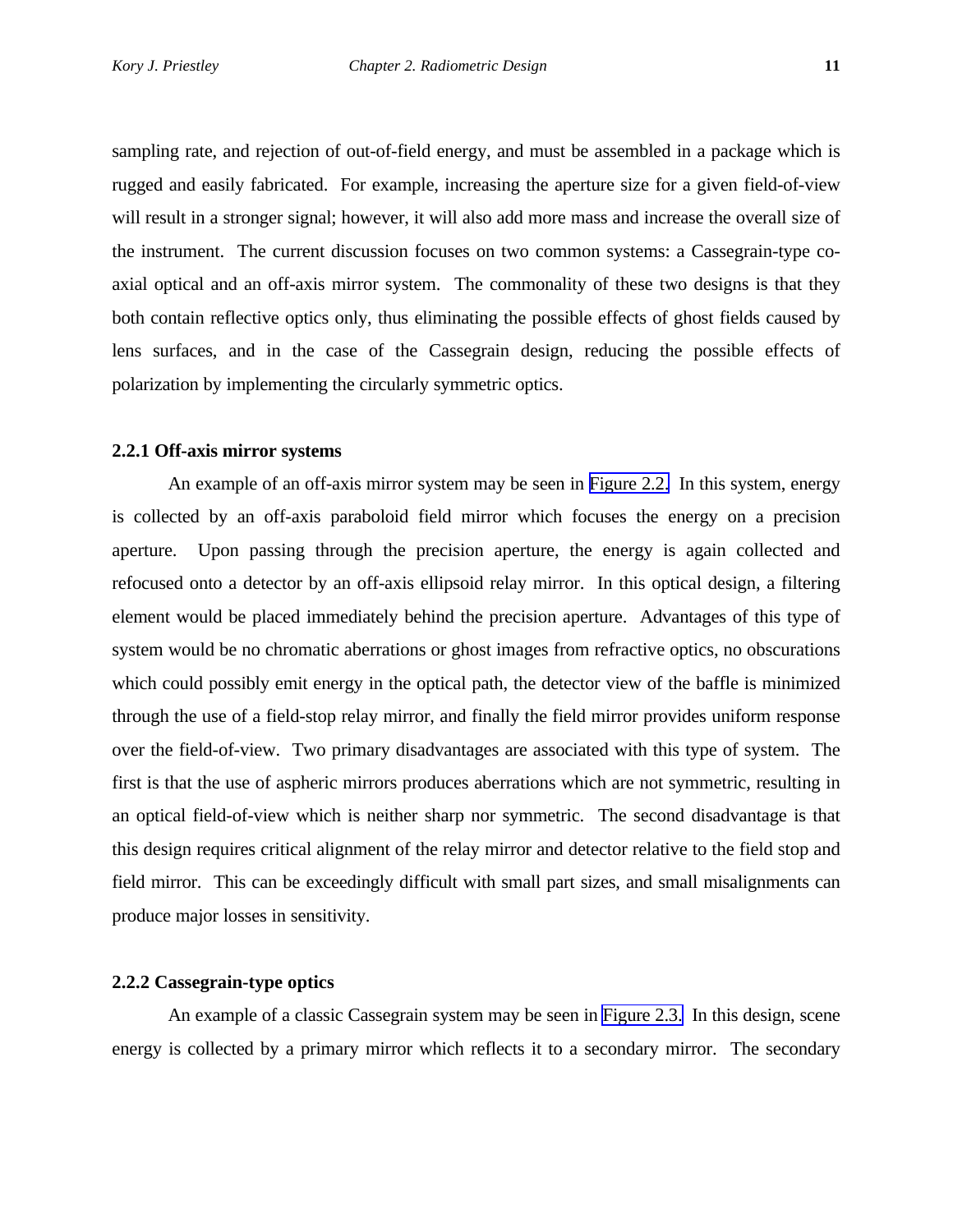<span id="page-3-0"></span>mirror then directs the energy through a precision aperture located at the focal point and onto a detector located immediately behind the aperture.

The main advantage to this type of optical design is its relative ease of fabrication and ruggedness, there being no critical alignment issues. An additional advantage is that such systems produce a small aberration, or blur circle, and, if spherical mirrors are utilized, the size of the blur circle will remain constant for off-axis radiation, thereby sharpening the optical point spread function [30,34]. The major disadvantage is that the center of the secondary mirror could emit a non-scene-dependent time-varying radiometric signal which would lead to errors in interpreting the data product. This concern can usually be addressed effectively through proper design and sampling criteria, however.

## **2.3 Radiometric Bandpass Selection**

Instrument bandpass selections are designed to match the spectral response characteristics of a sensor to those portions of the reflected or emitted spectrum that are most characteristic of objects of interest within the scene.The two main components of the Earth's radiation budget are naturally separated spectrally by the nature of the distinctly different temperatures of their emission sources. The solar energy which arrives at the Earth contains a spectral distribution which is similar to Planck's blackbody distribution function for a blackbody at a temperature of roughly 5800 K. This means that fully 99 percent of the solar energy arriving at the Earth has a wavelength,  $\lambda$ , of less than 5  $\mu$ m. In stark contrast to this, the Earth-emitted energy well approximates the spectral distribution of a blackbody at roughly 255 K, resulting in more than 98 percent of its energy being emitted at wavelengths greater than 5 μm.

Although simply measuring the broadband radiances of 0 to 5 km and 5 to  $>100 \mu$ m may satisfy the requirement of measuring the global energy balance, it is not of a sufficiently fine resolution to quantify the energetics of the atmosphere. In order to accomplish this goal, measurements must be made over discrete wavelength intervals which correspond to certain desired information. Fourteen wavelength bands which are of interest to scientists, and their corresponding importance, are given in [Table 2.](#page-1-0)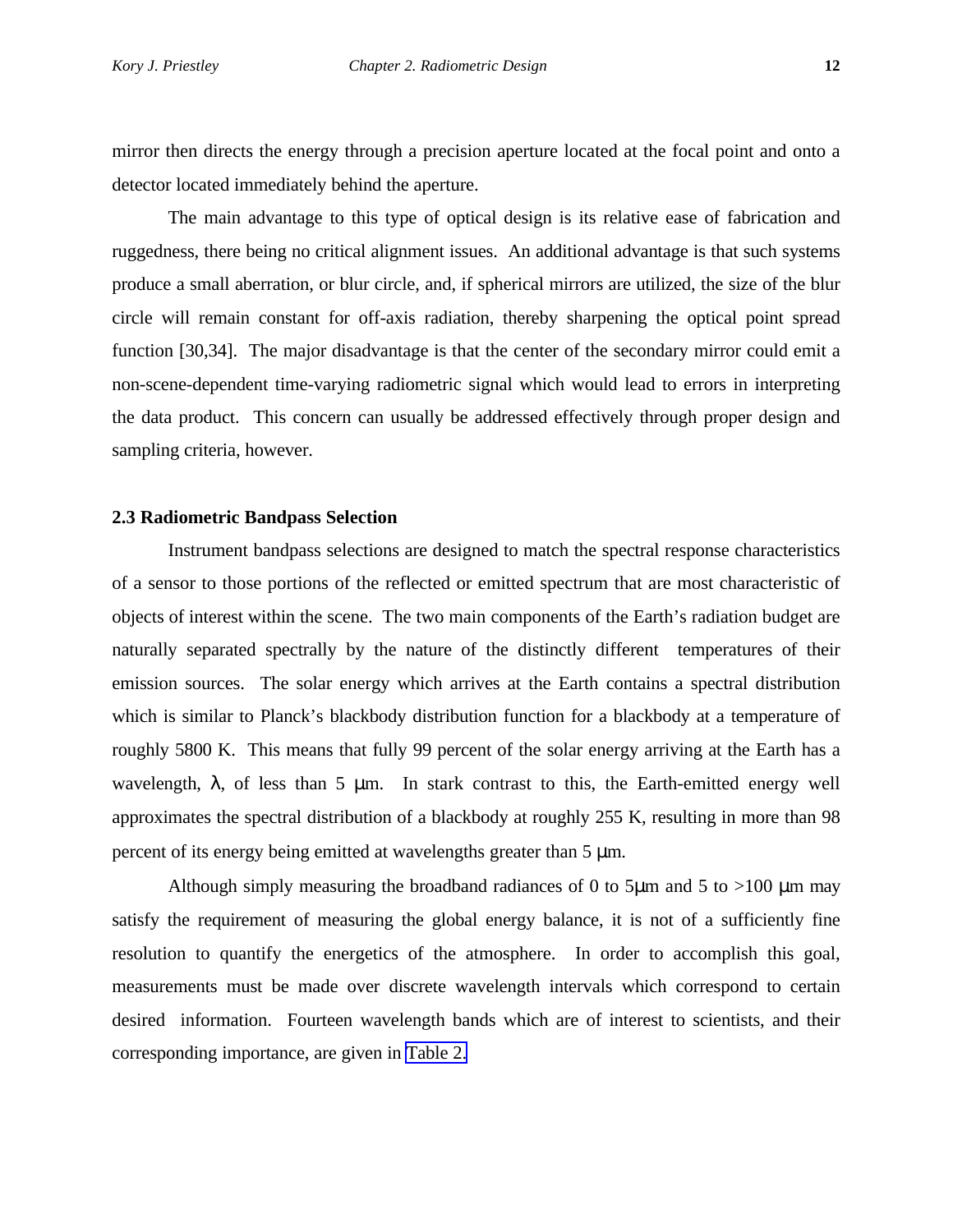Although it is easy to identify wavelength intervals that would be beneficial to the scientific community to monitor, it is quite another accomplishment to actually design and fabricate an instrument to monitor them. A significant trade-space exists between what can be measured and the accuracy to which it can be measured. Since the Earth/atmospheric transmittance and reflectance are strong functions of wavelength, there may not be sufficient energy in a specific wavelength interval to be measured by current-generation detectors. Although this can be overcome somewhat by increasing the size and, therefore, energy gathering ability of the optics, it may not be feasible to do so. Another key factor is whether or not it is possible to fabricate bandpass filters with iltering functions sufficiently sharp to adequately measure the wavelength band of interest without significant contamination from sidebands.

A final concern is the placement of these filters in the optical path. Most filters are of the interference type which work by absorbing the energy outside of the passband. By doing so, these filters will themselves heat up and re-emit energy into the optical path, thereby creating radiometric error. Two solutions to this problem are available. The first is to thermally control the filtering elements, but this could add cost, weight, and power consumption to the instrument package and therefore is not feasible in many applications. The second option is to place two filters in the optical path. The first will remove scene energy outside the desired passband, and the second will absorb the out-of-band energy re-emitted by the first. A disadvantage for this system is that if transmission in the passband is low for a single filter, it will be reduced the same amount again by the second filter.

# **2.4 Radiometric Detectors**

Current-generation remote sensing radiometric instruments utilize two types of detectors: thermal detectors and photon counters. Figure 2.4 illustrates the idealized behavior of thermal and photon detectors as a function of the spectral content of the incident energy. The distinction between the two detector types is the energy conversion mechanism. In thermal detectors radiant energy is converted directly to sensible heat, while in photon detectors radiant energy is converted directly into electrical energy.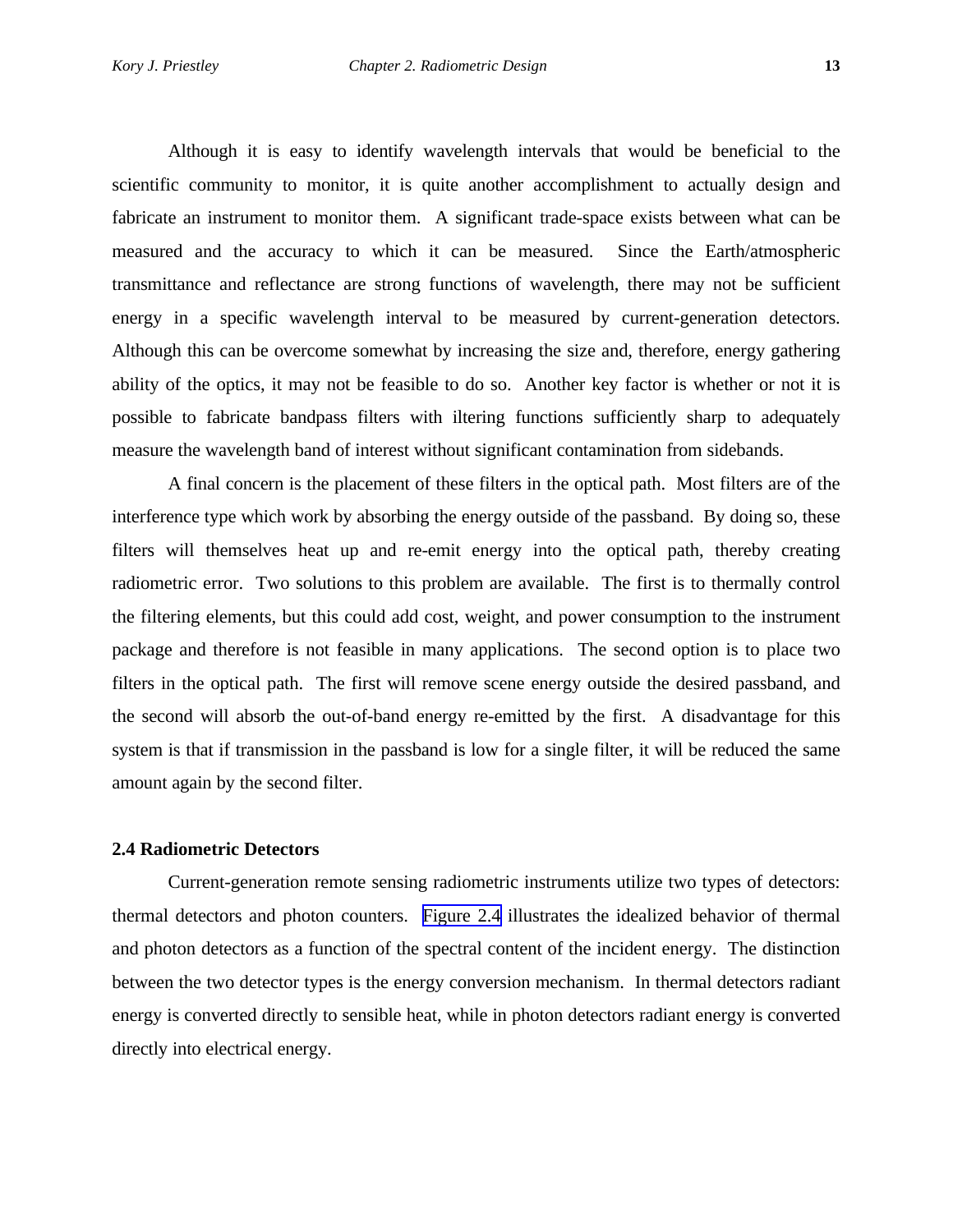# <span id="page-5-0"></span>**2.4.1 Thermal detectors**

Thermal detectors are simply energy detectors which make use of the heating effect of radiant thermal energy. Their response is dependent upon the amount of radiant power absorbed but, at least in principle, independent of the spectral content of the absorbed radiation.

Thermal detectors contain a thermal mass which undergoes a temperature change when it absorbs radiation. The signal produced by the detector is directly related to the magnitude of this temperature change. In order to obtain large temperature changes per unit of radiant power, small thermal masses and large thermal resistances are necessary. Thus, the sensitive elements of most thermal detectors are physically small and their response rate is governed by the rate of thermal diffusion.

Three examples of thermal detectors are the thermocouple, which operates via the thermoelectric effect; the bolometer, which operates via the change in electrical resistance with temperature [37]; and the pyroelectric detector, which operates via the change in polarization of a crystal when it undergoes a variation in temperature [38,39,40].

## **2.4.2 Photon counters**

Photon counters respond only to incident photons that possess more than a certain minimum energy. Thus, they are selective detectors of optical radiation, responding only to those photons of sufficiently short wavelengths to produce charge carriers. Their response at any wavelength is proportional to the rate at which photons of that wavelength are absorbed. The number of photons per second per watt is directly proportional to the wavelength; thus, the response of a photon detector for equal amounts of radiant power per unit wavelength interval decreases as the wavelength decreases below that corresponding to the minimum energy [40].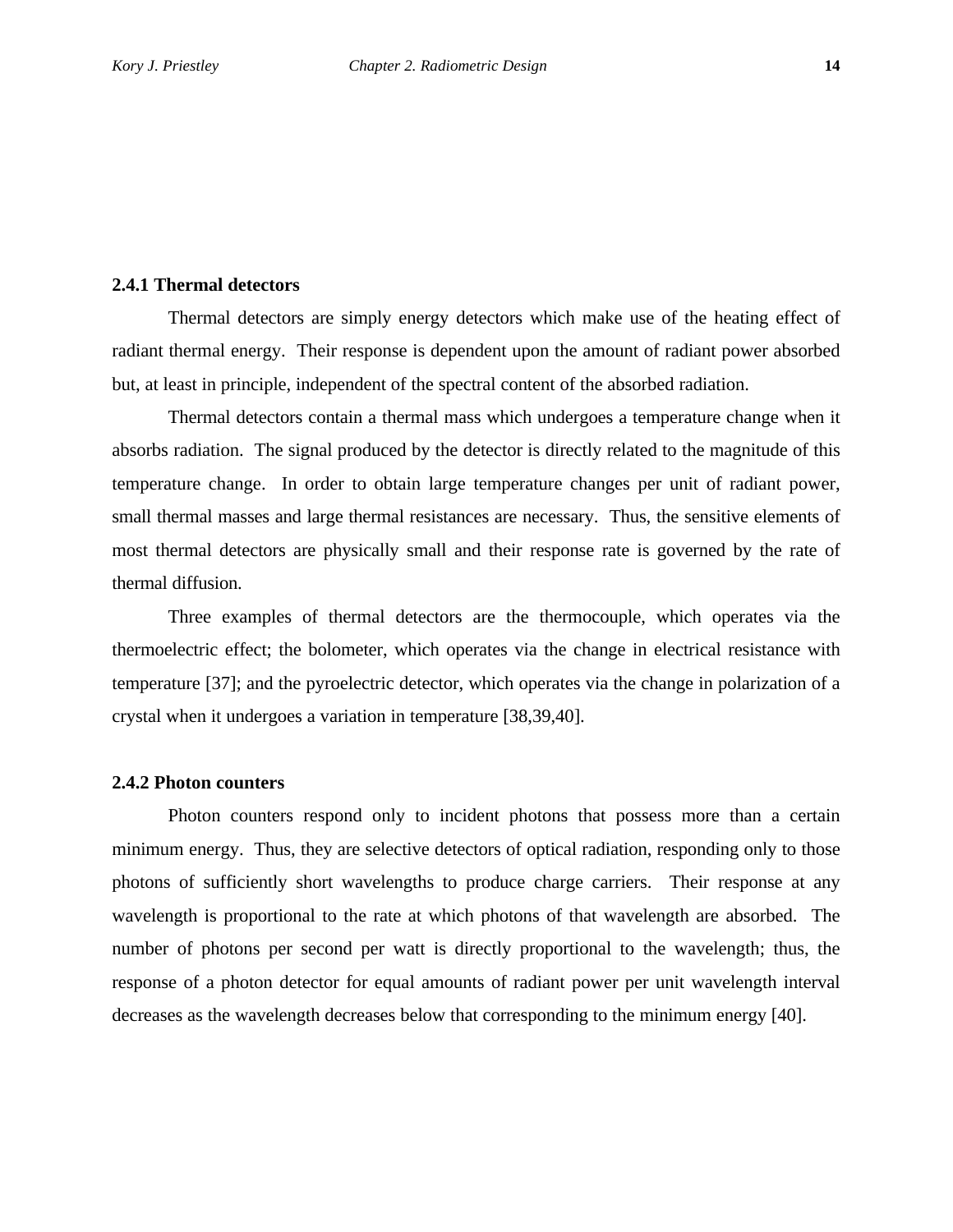<span id="page-6-0"></span>Some types of photon detectors are: photoemissive detectors, which are generally used with electron multipliers and are referred to as photo-multiplier tubes; semiconductor photoconductive and photovoltaic detectors; and photographic film. The semiconductor detectors are composed of lead (Pb), silicon (Si), germanium (Ge), and other substances. Various regions of wavelength response may be obtained by doping these materials with other substances [40,41,42].

## **2.5 Sampling Criteria**

#### **2.5.1 Spatial versus temporal sampling rates**

The temporal sampling rate, and thus the field-of-view, of an instrument was formerly driven by the ability of spacecraft to transfer large amounts of data to ground-processing stations. Modern electronics have progressed to the point that that is no longer an issue. Today, temporal sampling rates are determined by the desired field-of-view size and detector response time. Science data from the Earth Radiation Budget Experiment indicate that a ground resolution on the order of 20 km is optimal for understanding the impact of clouds on the radiation budget and climate. Resolutions of smaller than 20 km are most likely strongly influenced by threedimensional radiative transfer in the atmosphere and would not be directly representative of the interaction of the Earth and its space environment.

In order to reduce aliasing errors caused by undersampling, it is desired that there be some overlap in the sampled footprints in both the scanning and orbital directions. Typically, scanning radiometers scan in a direction normal to the satellite ground-track direction in order to maximize their coverage. As a radiometer scans from nadir to the limb, the distance between the centers of the sampled footprints grows rapidly in the scan direction due to the curvature of the Earth. If the spacecraft were not moving, as the radiometer scanned back from the limb to nadir the sampled footprints would exactly overlap. However, the velocity of the spacecraft is nonzero; therefore, as the radiometer scans back from the limb to nadir the footprints are shifted in the spacecraft orbital direction. The distance between the centers of contiguous footprints in the spacecraft orbital direction is small from nadir to limb because of the relatively slow ground velocity of the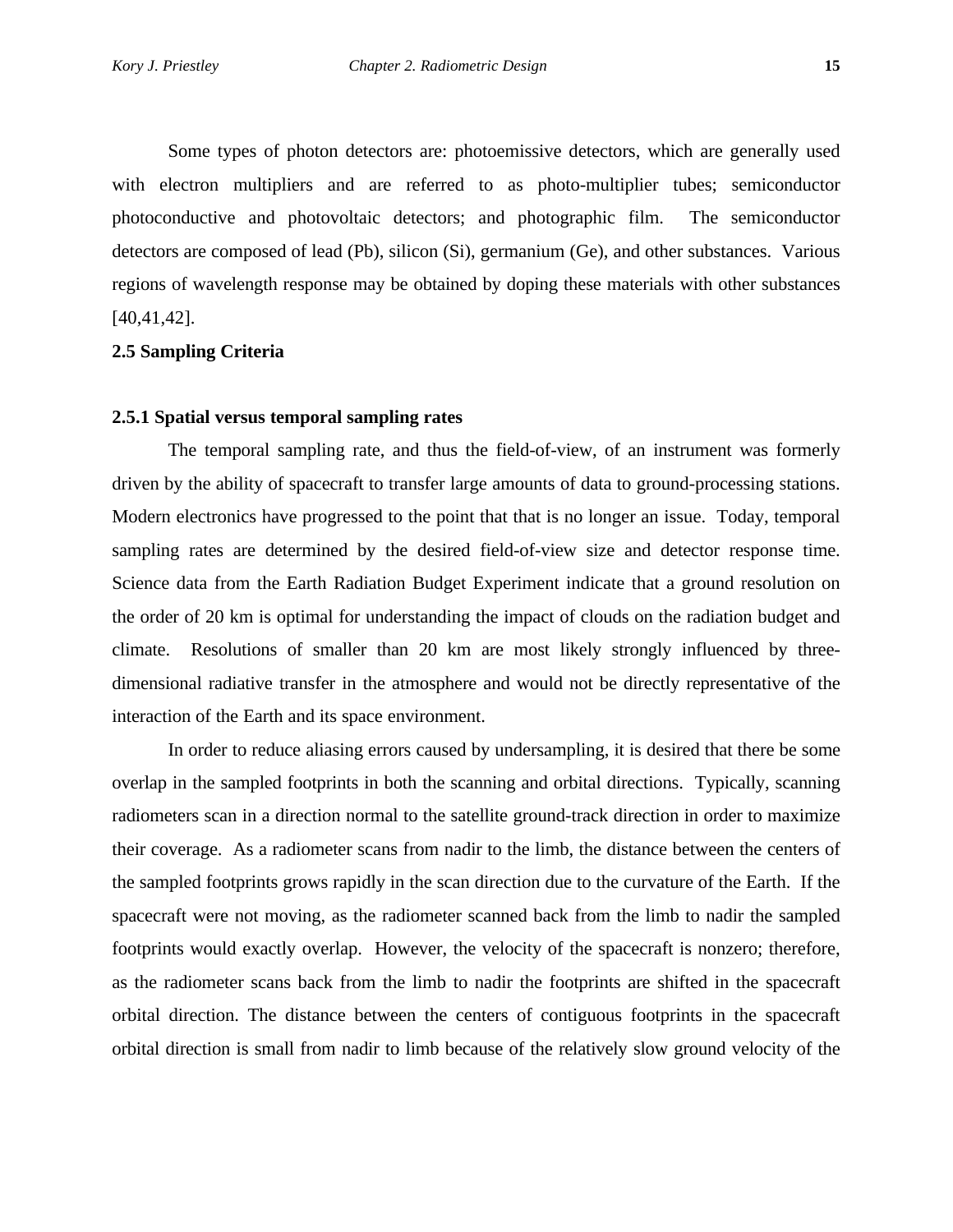<span id="page-7-0"></span>spacecraft in the orbital direction. This is illustrated in [Figure 2.5.](#page-5-0) The convolution of elevation scan rate and detector response time are used in conjunction with spacecraft orbital velocity and data sampling rate in defining the desired shape of the field-of-view [43].

# **2.5.2 Sampling errors**

When attempting to reconstruct a radiative field from a discreet time series of data points, serious errors may arise due to undersampling. This phenomenon is known as aliasing and can be avoided by application of Shannon's theorem, which states that data must be sampled at a minimum rate of twice the highest frequency component of the input signal in order to avoid aliasing. The effect of aliasing is to introduce false frequencies in the output that were not present in the original signals [43].

An example of aliasing may be seen in [Figure 2.6.](#page-6-0) In the left-hand column the sampling rate is seven times the frequency of the original sine wave, and the waveform recovered is indistinguishable from the original. In the right-hand column the sampling rate is only 7/5 the frequency of the original sine wave, and the resulting waveform recovered now does not resemble the original wave form. In fact, the false signal frequency of the recovered signal is exactly equal to the difference between the original continuous signal and the sample frequency [40].

All natural signals are band-limited by the physical phenomena giving rise to them. However, natural processes do not exhibit ideal band-limited spectra. Therefore the signal must be band-limited before sampling takes place in order to avoid aliasing. Spatial filtering of radiometric signals by matching the optical design with the temporal sampling rate provides for anti-aliasing band-limiting of scene energy by integrating the smaller spatial details within the instantaneous field-of-view.

Blurring is the degradation that occurs in the reconstruction of sampled data because of the loss of small spatial detail when higher frequency components of the radiance field are attenuated by the frequency response of the sensor and signal conditioning electronics. Blurring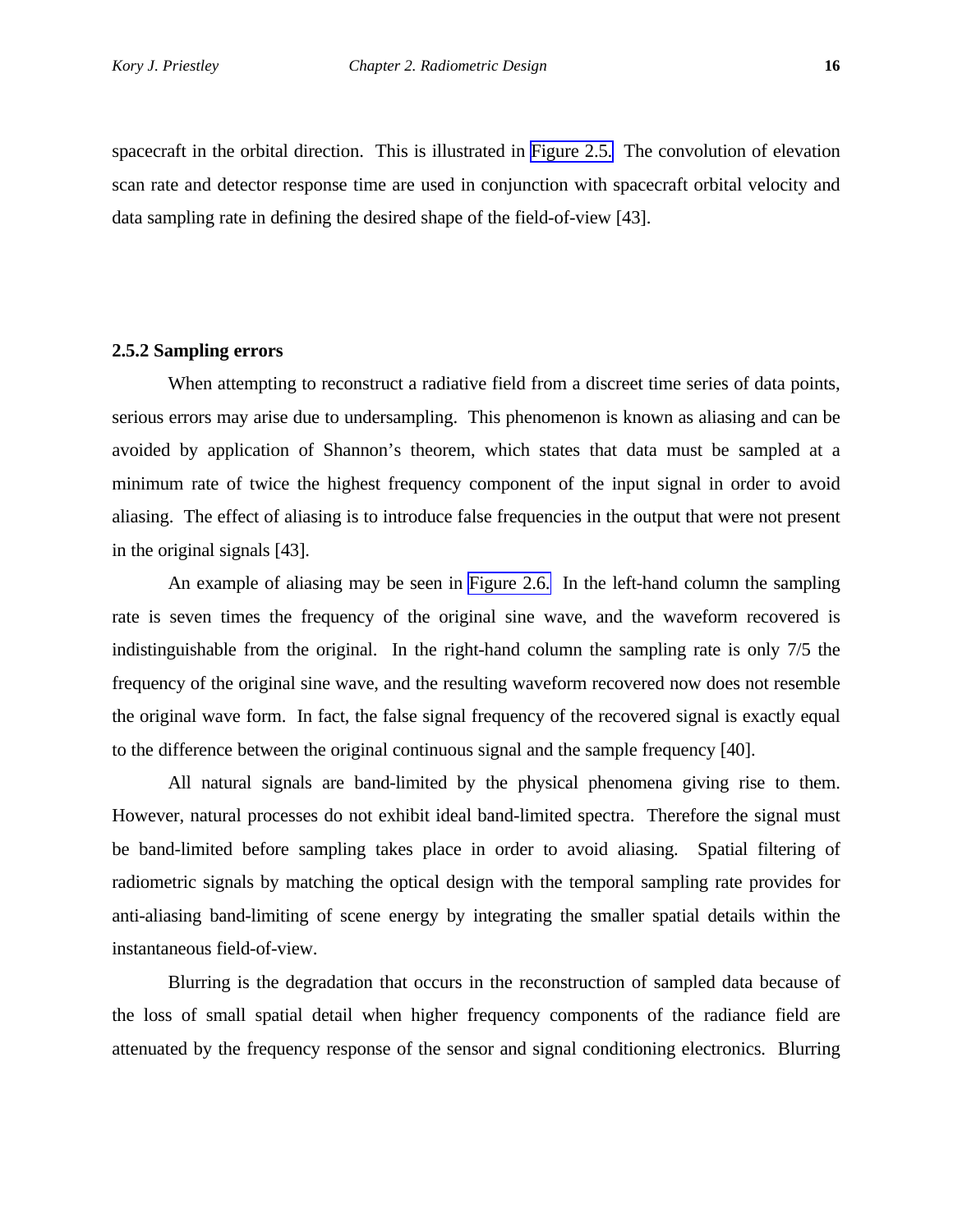occurs when the passbands of real filtering networks do not have optimal flatness or when attenuation near the corner frequency is not sharp.

Manalo et al. [44] suggest that the total variance of the difference between the recovered and original radiance field may be written as

$$
\sigma_{\rm t}^2 = \sigma_{\rm a}^2 + \sigma_{\rm b}^2 + \sigma_{\rm h}^2 + \sigma_{\rm i}^2 \quad , \tag{2.1}
$$

where  $\sigma_a^2$  is the aliasing error,  $\sigma_b^2$  is the blur error,  $\sigma_h^2$  is due to small-scale features beyond the sample frequency, and  $\sigma_i^2$  is the measurement noise. A complete discussion of this theory may be found in references 44-47.

#### **2.6 Signal Conditioning**

The conditioning of electronic signals is a requirement of typical remote sensing instruments since the magnitude of the output from the detector is likely to be very small. In order to boost this magnitude to a useful value, it is first necessary to amplify the detector output. This amplification is typically done with low-noise pre-amplifiers.

As a result of using large-magnitude gains, noise picked up from the electronics may be considerable. Fortunately, the electronic noise is typically of a higher frequency content than the desired signal. In order to eliminate aliasing effects resulting from high-frequency electronic noise, it is necessary to introduce a low-pass filter of some sort. Since ringing and overshoot should be avoided when the signal is filtered, the input and output of the filter must both be linear functions of frequency. The net effect of this linear relationship is that all frequency components of a signal transmitted through it are delayed by the same amount of time. Bessel filters are often chosen because of their maximally flat frequency delay characteristics which result in no distortion in the phase of the output signal with respect to the input [48,49].

# **2.7 Radiometric Calibration**

The first step in data processing is to recover a filtered radiance value from the instrument signal response. This step involves conversion of the signal response into physical units of radiance absorbed by the detecting element using calibration data. The proper way to obtain these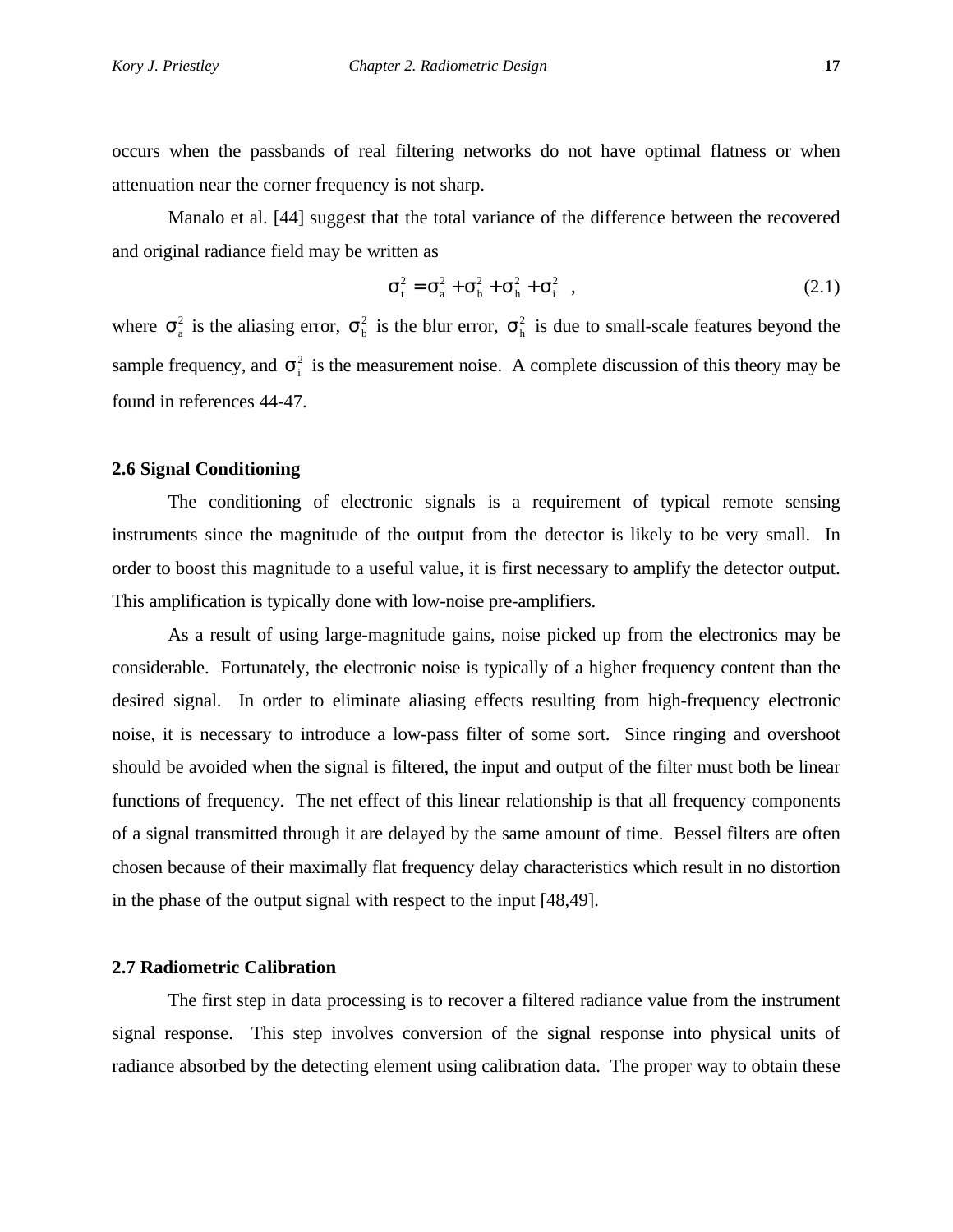data is through an absolute calibration. By absolute, it is meant that the radiances of the calibration sources are tied to an accepted temperature scale, such as the International Temperature Scale of 1990 (ITS'90).

## **2.7.1 Mathematical modeling**

The following overview has been obtained from Lee et al. [50] and is intended to analytically describe the calibration approach for a radiometric system which contains reflective optics and a detector with a first-order response mode.

Components of optical systems, such as silvered mirrors and bandpass filters, along with blackening on the detector elements, represent the optical elements of an instrument which reflect, absorb, transmit, and alter the spectral distribution of energy. The nondimensional, theoretical spectral response of the instrument,  $S(\lambda)$ , can be represented as

$$
S(\lambda) = \tau_f(\lambda) \rho_m^2(\lambda) \alpha_b(\lambda), \qquad (2.2)
$$

where  $\tau_f$  is the combined transmittance of the bandpass filters (-),  $\rho_m$  is the reflectance of the mirrors (-), and  $\alpha_b$  is the effective absorptance of the black paint layer on the bolometer (-). This example assumes two mirrors, a primary and a secondary, in the optical train; thus, the  $\rho_m$  term is raised to the second power. The broadband filtered radiance  $(Wm^{-2}sr^{-1})$  absorbed by the detector, L, can be represented as the integral of the product of the unfiltered radiance  $(\text{Wm}^2 \text{sr}^1 \text{µm}^1)$  at the instrument aperture,  $L_{\lambda}(\lambda,\Omega)$ , the instrument spectral response,  $S(\lambda)$ , and the optical point spread function,  $P(\Omega)$ , over the wavelength band of interest and field-of-view,  $\Omega$ , or

$$
\tilde{L} = \frac{\int_{1}^{1/2} \int_{1}^{2} P(\Omega) L_{1} (1, \Omega) S(1) d\Omega}{\int_{\Omega} P(\Omega) d\Omega}.
$$
\n(2.3)

In Eq. 2.3 Ω represents the field-of-view, and  $dΩ$  is the increment of field-of-view solid angle defined as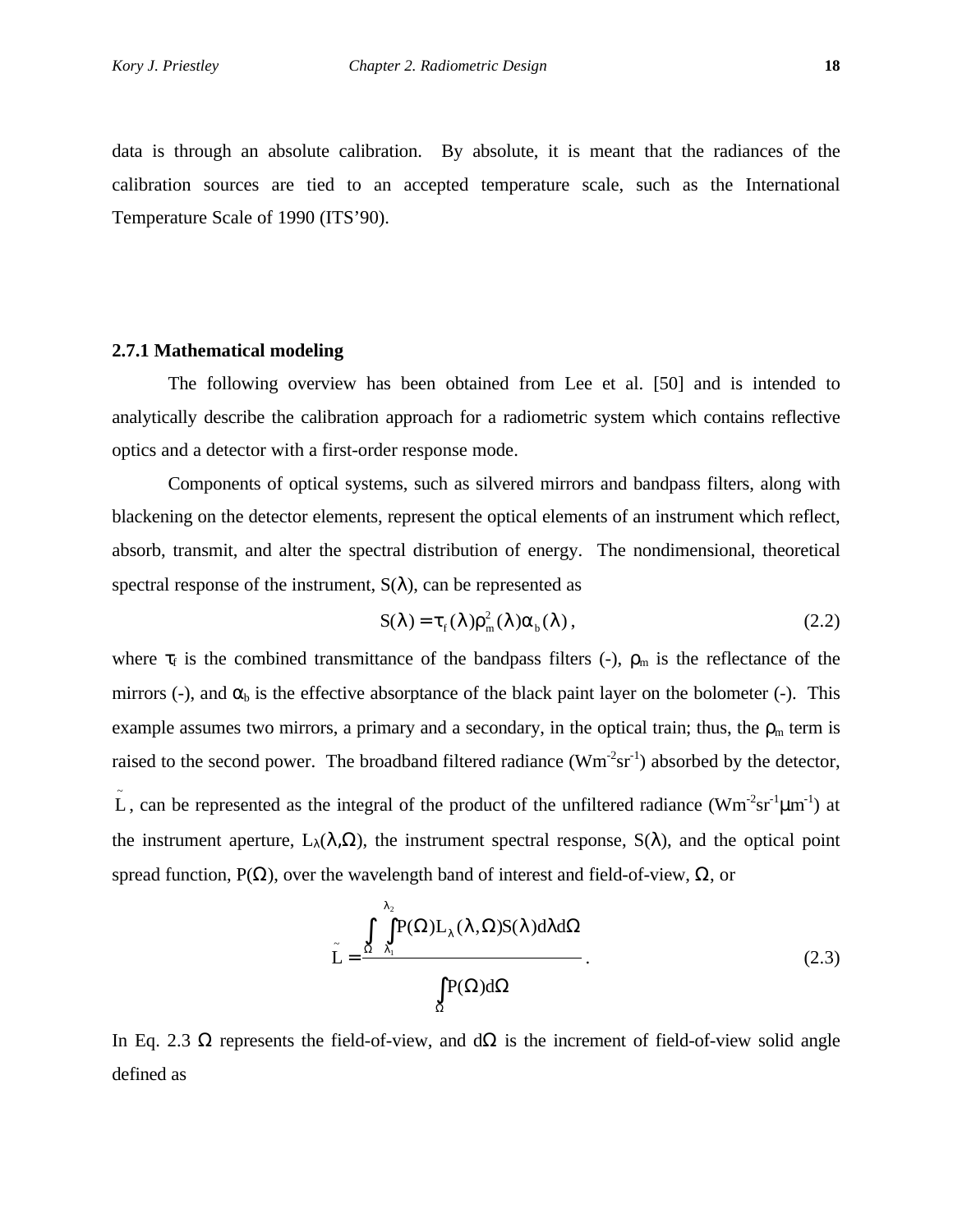$$
d\Omega = \sin\theta d\theta d\phi \quad , \tag{2.4}
$$

where  $\theta$  is the polar angle with respect to the optical axis and  $\phi$  is the azimuthal angle with respect to the scan direction. These angles are shown in [Figure 2.7.](#page-7-0)

During calibrations unfiltered radiances,  $L_{\lambda}(\lambda,\Omega)$ , are emitted from uniform blackbody reference sources which completely fill the optical field-of-view. Use of full-field uniform blackbody sources means the unfiltered radiance,  $L_{\lambda}$ , is no longer a function of the emission location within the field-of-view defined by  $\Omega$  and, thus, Eq. 2.3 reduces to

$$
\tilde{L} = \int_{1}^{1/2} L_1(l) S(l) dl
$$
 (2.5)

The unfiltered radiances,  $L_{\lambda}(\lambda)$ , are calculated as a function of the source temperature using Planck's blackbody radiation distribution function,

$$
L_{1} (l) = \frac{C_{1}}{l^{5} (e^{C_{2}/T} - 1)}, \qquad (2.6)
$$

where  $C_1$  and  $C_2$  are well known constants.

For a linear instrument, the broadband filtered radiance,  $\tilde{L}$ , is directly proportional to the output of the detector, with the constant of proportionality referred to as the radiometric gain of the instrument. This relationship may be represented as

$$
\tilde{L} = G[m - m_s] + \tilde{L}_s \quad , \tag{2.7}
$$

where G is the radiometric gain, m is the output signal,  $m_s$  is the output signal when the detector views a known source, and  $\tilde{L}_s$  is the filtered radiance from the known source. Monitoring the signal relative to a known source is necessary in order to assess any drifts in instrument performance. Operationally this source is usually cold space which has an equivalent blackbody temperature of 2.7 K. Thus, the gain can be expressed as

$$
G = \frac{\tilde{L} - \tilde{L}_s}{m - m_s} \quad . \tag{2.8}
$$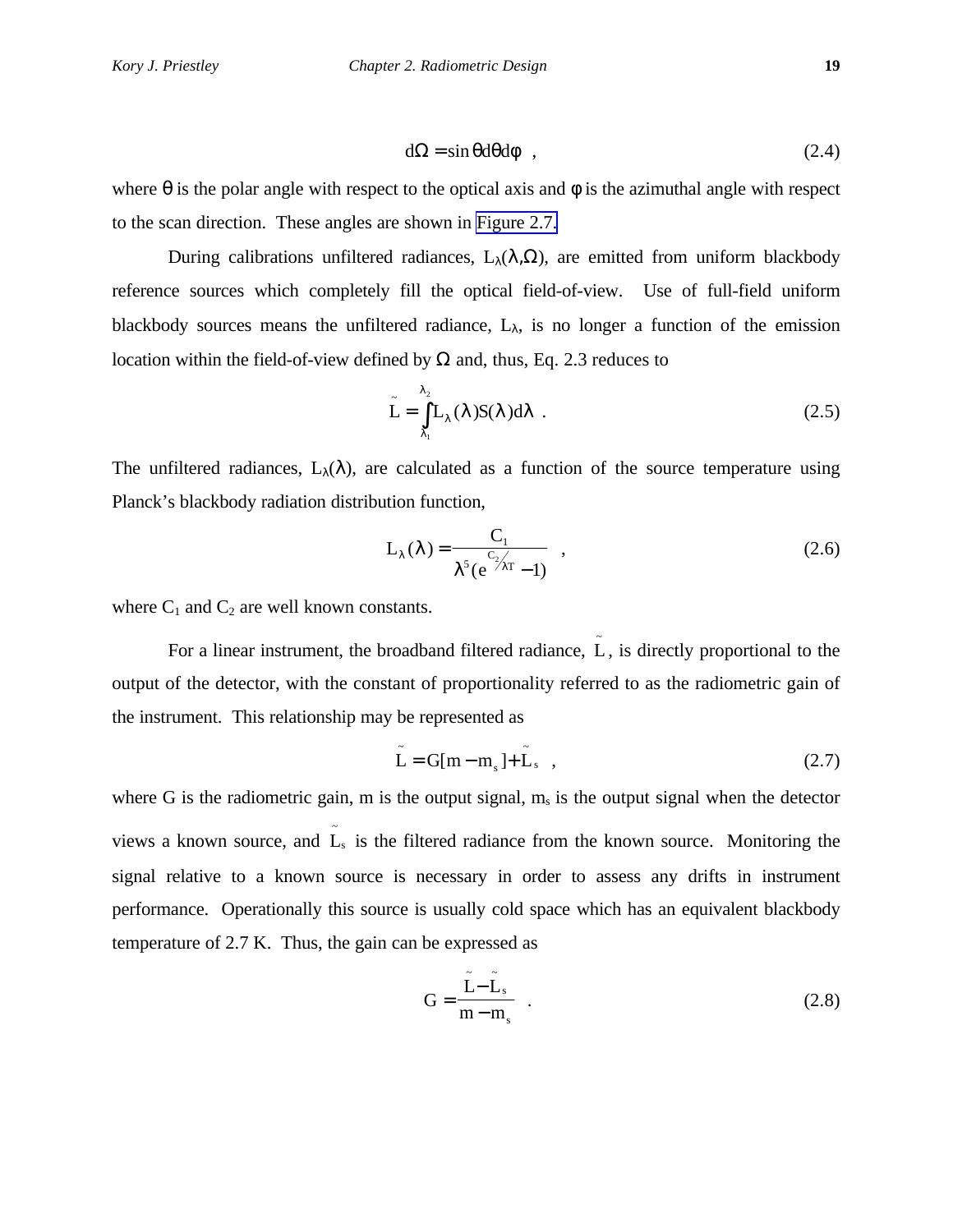The gain G is determined experimentally by using Eq. 2.7 in a least-squares analysis to regress known filtered radiances,  $\tilde{L}$ , absorbed by the detector element, as determined by Eq. 2.5, against the measured responses of the instrument.

# **2.7.2 Spectral characterization**

It is critical to accurately know the end-to-end spectral response of any instrument designed to measure thermal radiant energy. Even though calibrations should always be carried out with absolute radiometric sources, instruments actually measure the magnitude of the average filtered radiance,  $\tilde{L}$ , absorbed by the detecting element, not the unfiltered radiance incident to the instrument aperture. Failure to take into account the spectral response of the instrument can result in serious errors when trying to predict the radiance of different scenes which have the same spectrally averaged radiance but different spectral weightings,  $S(\lambda)$ .

The spectral response of an instrument can be determined theoretically based upon component values measured in an absolute way, as shown in Eq. 2.2. However, this method cannot accurately take into account any influence of instrument physical design on the spectral response such as diffuse emission or reflection of energy from instrument components along the optical path. Additionally, an unacceptable expenditure of resources may be required to accurately characterize each component individually. A method which characterizes the end-toend spectral performance of an instrument is, therefore, desirable.

End-to-end spectral characterization is accomplished by illuminating the instrument with monochromatic radiation at specific wavelengths and normalizing the response of the actual instrument to that of a reference detector which is known to be spectrally flat. Traditionally, it has been difficult to efficiently and accurately generate monochromatic sources over broad wavelength bands. Recent advances in the field of Fourier Transform Spectrometry (FTS) have made inexpensive, accurate, and reliable automated sources for monochromatic energy readily available [51,52].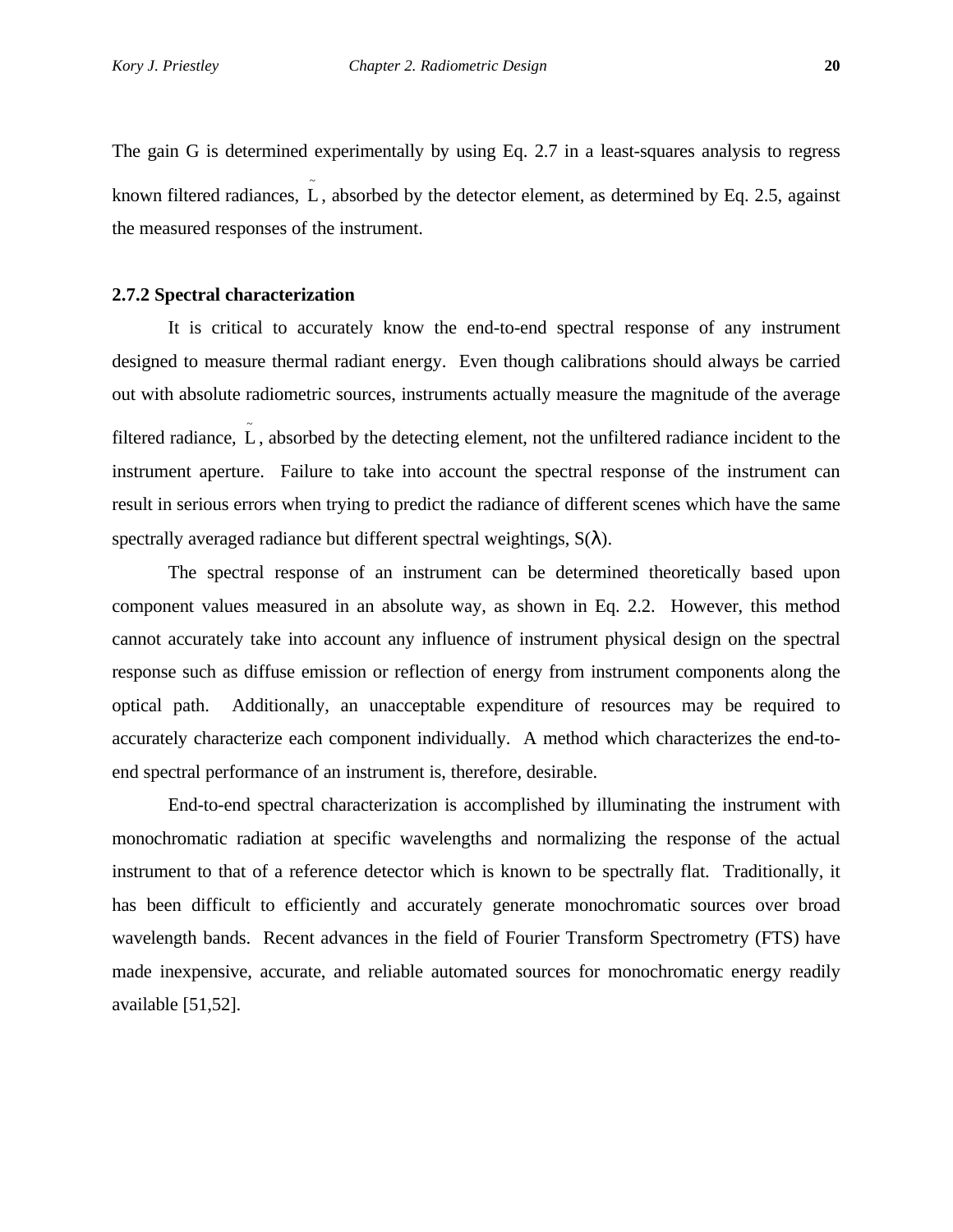#### **2.7.3 Longwave radiometric sources**

Absolute longwave radiometric sources are typically blackbodies which have been designed with geometrical features to enhance their effective broadband emissivity to achieve values very close to unity. Typical geometric enhancements include concentric grooved circular bodies, or deep cavities. In order to be considered absolute, the emitted radiance of such blackbody sources must be linked to accepted radiometric standards. Currently, this is accomplished by measuring the temperature of the emitting surface with temperature sensors whose calibration is linked to an accepted temperature scale. In the future, it is anticipated that standard radiometric sources will replace the accepted temperature scales, and that T will be based on Planck's blackbody radiation distribution function [51,53].

## **2.7.4 Shortwave radiometric sources**

Generally speaking, absolute shortwave radiometric sources do not exist. Typically, shortwave radiometric sources are lamps whose output is absolutely characterized by transferring the calibration from an absolute longwave source onto it. This is done by using a transfer radiometer, which is typically a cryogenically cooled active cavity radiometer. By comparing the response of the spectrally flat transfer radiometer when it is illuminated by a longwave source to the response when it is illuminated by a shortwave lamp, the emitted radiance of the shortwave source can be said to be known absolutely [54].

## **2.8 Calculation of Top-Of-Atmosphere (TOA) Flux**

Determination of flux at the top of the atmosphere (TOA) involves knowledge of the scene type, the spectral correction algorithm, and an inversion process. The predicted radiances obtained from untreated instrument data product must first be spectrally corrected, or unfiltered, for the optical path of the instrument as well as the scene spectra. This process is described in Section 2.8.1. Upon obtaining the unfiltered radiances, these values must undergo an inversion process by which the TOA fluxes may be determined. This process is described in Section 2.8.2. A complete discussion of this procedure may be found in Smith et al. 1986 [55].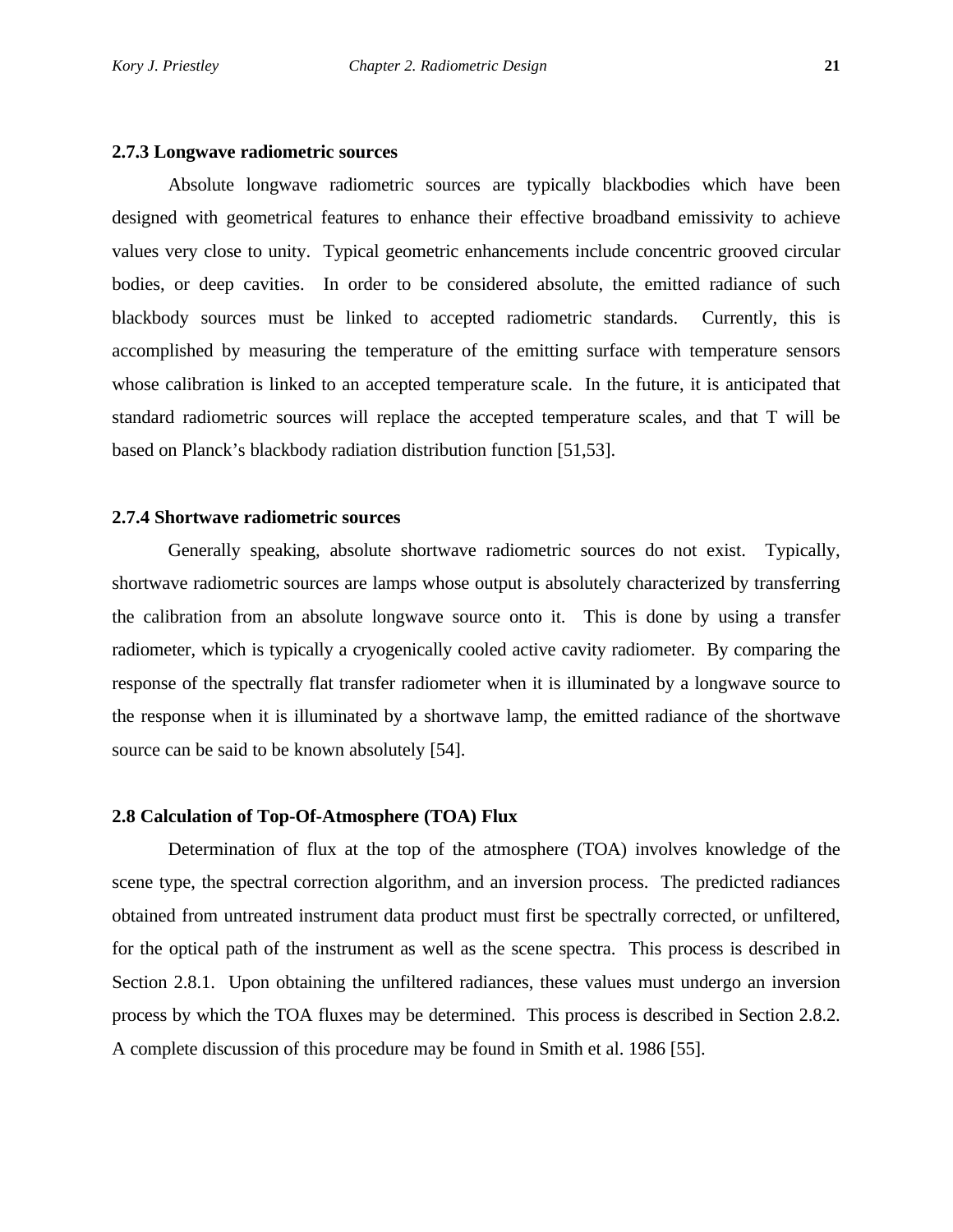## **2.8.1 Inversion of filtered radiances to obtain unfiltered radiances**

The spectral correction algorithm corrects the radiometric measurements for the imperfect spectral response of the optical path within the instrument. Radiation from the scene is collected and deposited on the detector by the optical components. The radiation passes through the optical front end, impinges on the detector, and causes a signal which is sampled and processed by the electronics, resulting in a filtered measurement. To correct this filtered signal, one needs to know the end-to-end spectral response of the radiometric channels and the spectral nature of the observed scene. The objective for Earth radiation budget studies is to determine the reflected (or shortwave) solar radiation below 5 μm and the Earth-emitted (or longwave) radiation above 5 μm.

In this procedure, the nondimensionalized filtered measurements are modeled as

$$
m_f = \int_0^\infty S(\lambda) I(\lambda) d\lambda \quad , \tag{2.9}
$$

where  $\lambda$  is wavelength in  $\mu$ m;  $S(\lambda)$  is the normalized spectral response of the instrument such that  $0 \le S(\lambda) \le 1$  and  $I(\lambda)$  is the normalized scene spectral weighting defined by

$$
I(\lambda) = \frac{L(\lambda)}{\int_{0}^{\infty} L(\lambda) d\lambda} \quad , \tag{2.10}
$$

such that

$$
\int_{0}^{\infty} I(\lambda)d\lambda = 1 \quad , \tag{2.11}
$$

where  $L(\lambda)$ , is the unfiltered radiance at the instrument aperture. It is desired to estimate the "unfiltered" nondimensionalized measurements which are defined

$$
m = \int_{0}^{\infty} C(\lambda)I(\lambda)d\lambda , \qquad (2.12)
$$

where  $C(\lambda)$  is the ideal instrument response, or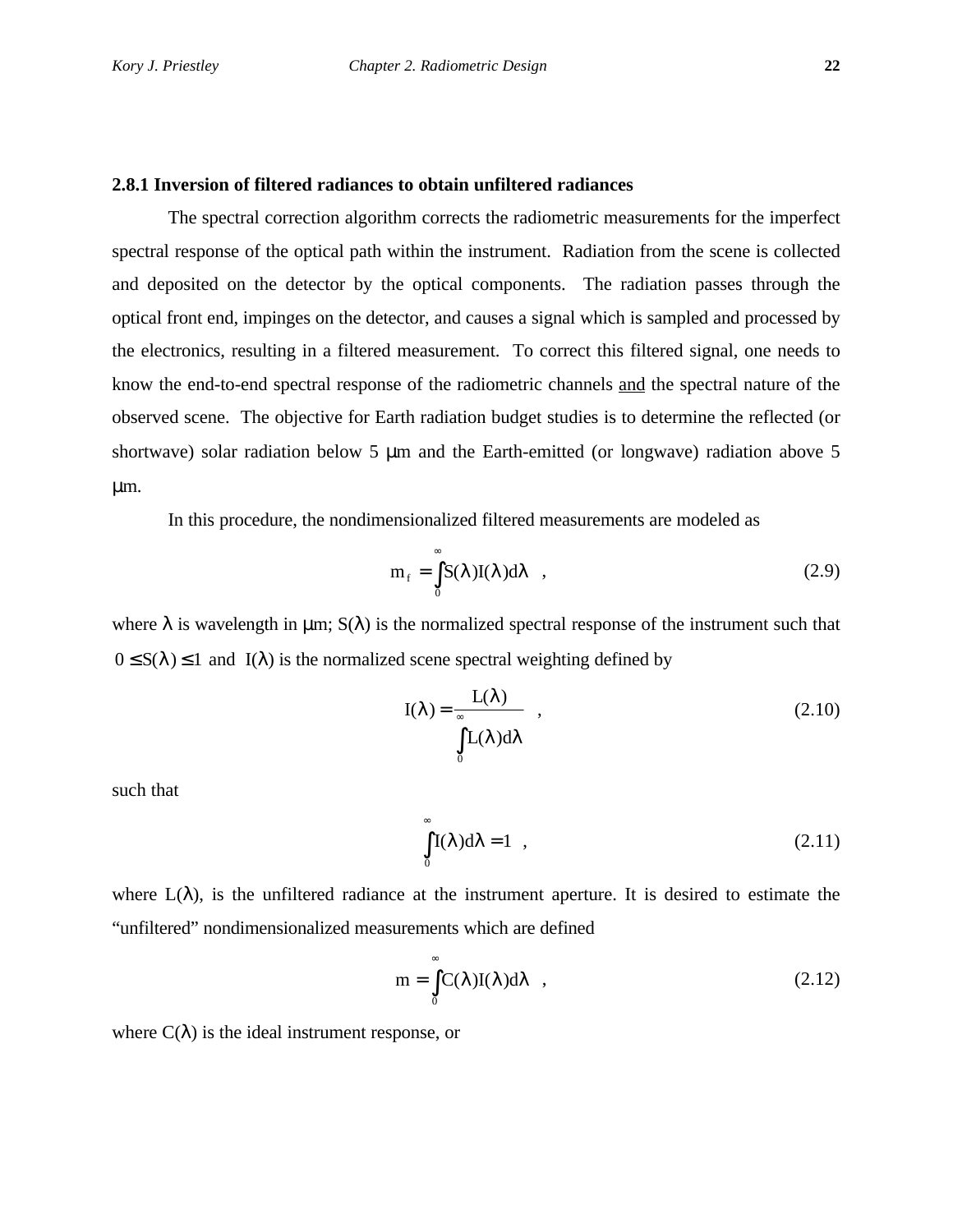$$
C^{SW}(\lambda) = \begin{cases} 1 & 0 \le \lambda \le 5\mu m \\ 0 & \text{otherwise} \end{cases}
$$
  

$$
C^{LW}(\lambda) = \begin{cases} 1 & 5 \le \lambda \le 200 \text{ }\mu m \\ 0 & \text{otherwise} \end{cases}
$$

By taking the ratio of Eq. 2.12 to Eq. 2.9,

$$
\lambda_{\text{corr}} = \frac{\int_{0}^{\infty} C(\lambda) I(\lambda) d\lambda}{\int_{0}^{\infty} S(\lambda) I(\lambda) d\lambda} ,
$$
\n(2.13)

one arrives at a spectral correction factor which is then used to multiply the measured filtered radiance, L, to obtain the spectrally averaged unfiltered radiance,  $\tilde{L}$ . In addition to variation with scene type, the scene spectral signatures vary with latitude and viewing zenith, solar zenith, and relative azimuth angles due to the shift of the field spectral radiance with viewing geometry. Operationally, the scene spectral signature is not known *a priori*. Green [56] developed a statistically based procedure to implement this process without having to know the spectral signature *a priori* for ERBE.

# **2.8.2 Conversion of radiance to TOA flux**

Both the spectral correction algorithm and the inversion process are a function of the scene that is viewed. For ERBE, the scene types considered consist of four surface types (ocean, land, snow, desert) and one mixed surface type of land and ocean (coastal). These surface types are combined with four cloud conditions (clear, partly cloudy, mostly cloudy, overcast) to give twelve different scene types. For ERBE the instantaneous scene type is identified from the scanner measurements with a maximum likelihood estimation algorithm [57]. The measured filtered radiances are then unfiltered with the spectral correction coefficients for the identified scene and inverted to flux at the TOA by

$$
F = \frac{\pi I}{R(\Omega)} \quad , \tag{2.14}
$$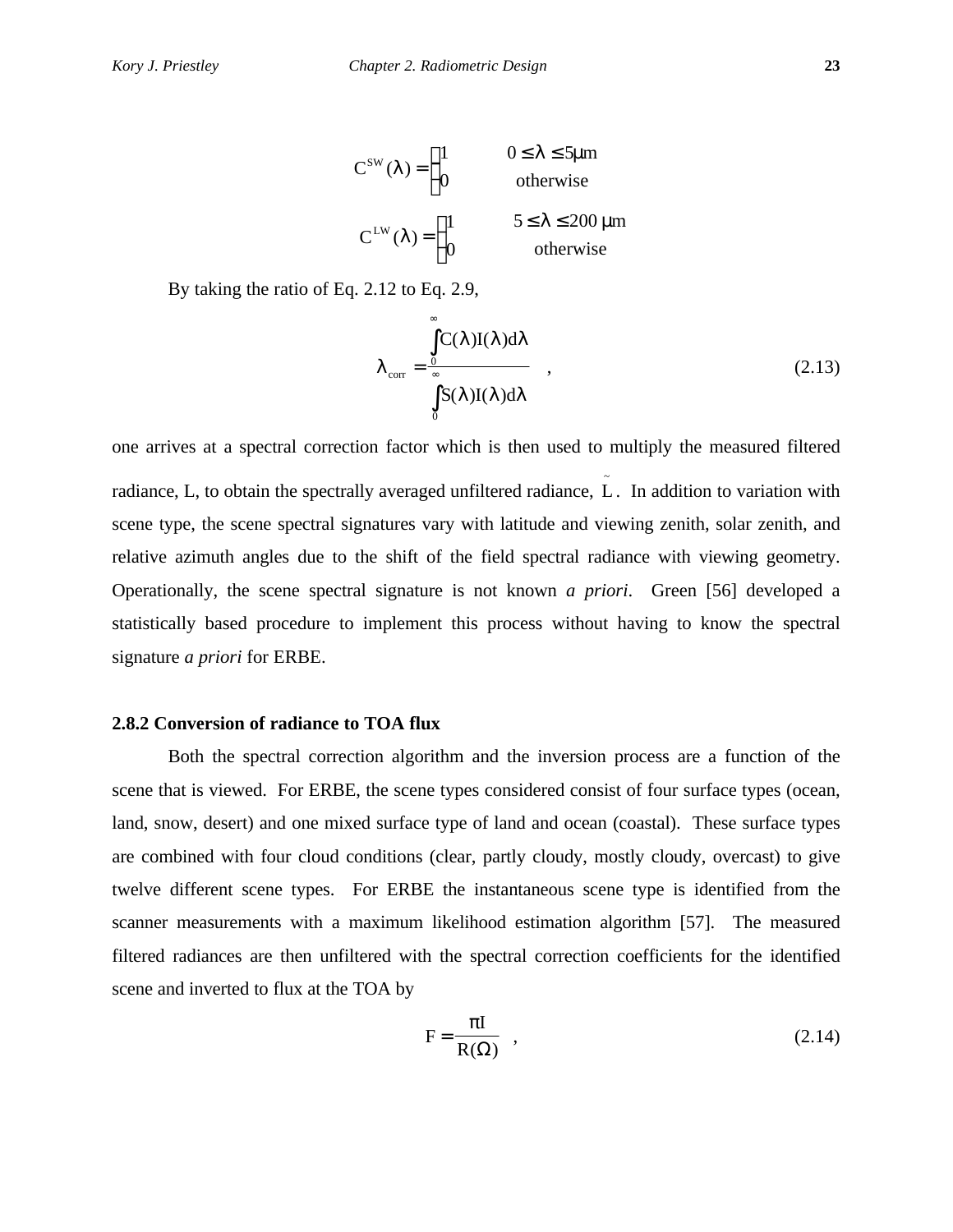where I is the spectrally averaged unfiltered radiance in units of  $W/m^{-2}sr^{-1}$ , F is the corresponding flux estimate at the TOA in units of W/m<sup>-2</sup>, and R( $\Omega$ ) is the unitless Angular Distribution Model (ADM) that relates radiance to flux for a given scene type [58,59]. The longwave radiance ADM's (limb-darkening models) are a function of viewing zenith while the shortwave radiance ADM's (bi-directional models) are a function of three angles: viewing zenith, solar zenith, and relative azimuth. Thus, the inversion of radiances to fluxes at the TOA involves determining scene type, looking up a value of  $R(\Omega)$  for the determined scene type, and applying Eq. 2.14.

# **2.9 Relevance to Current Effort**

The present effort describes the task of completing a numerical toolkit which currently predicts the radiometric performance of the CERES space based scanning thermistor bolometer radiometers. In global terms, the present effort is the conclusion of a multi-year modeling effort whose goal has been to specifically address the issues discussed in this chapter through the creation of a flexible numerical toolbox. It is believed that future instrument designs may be optimized through the use of this design tool.

As the reader will see, the completed end-to-end model addresses these issues by accurately incorporating the basic components of the radiometric system seen in [Figure 2.1.](#page-1-0) In particular it incorporates these components as they apply to the actual CERES flight models. Optical design considerations are addressed with a Monte-Carlo-based ray-tracing technique as discussed in Section 5.5. This ray-tracing technique is extended to assess the influence of wavelength-dependent surface and source characteristics which are important during the radiometric calibration of the completed instrument. A discussion of this extension is presented in Section 5.3 where the results of a simulation of the actual CERES PFM ground calibration are presented. The radiometric detectors are modeled with finite-difference electrical and thermal diffusion models which accurately address the contamination issues presented in [Figure 2.1.](#page-1-0) Sampling criteria and signal conditioning are addressed in Section 5.6 which discusses the